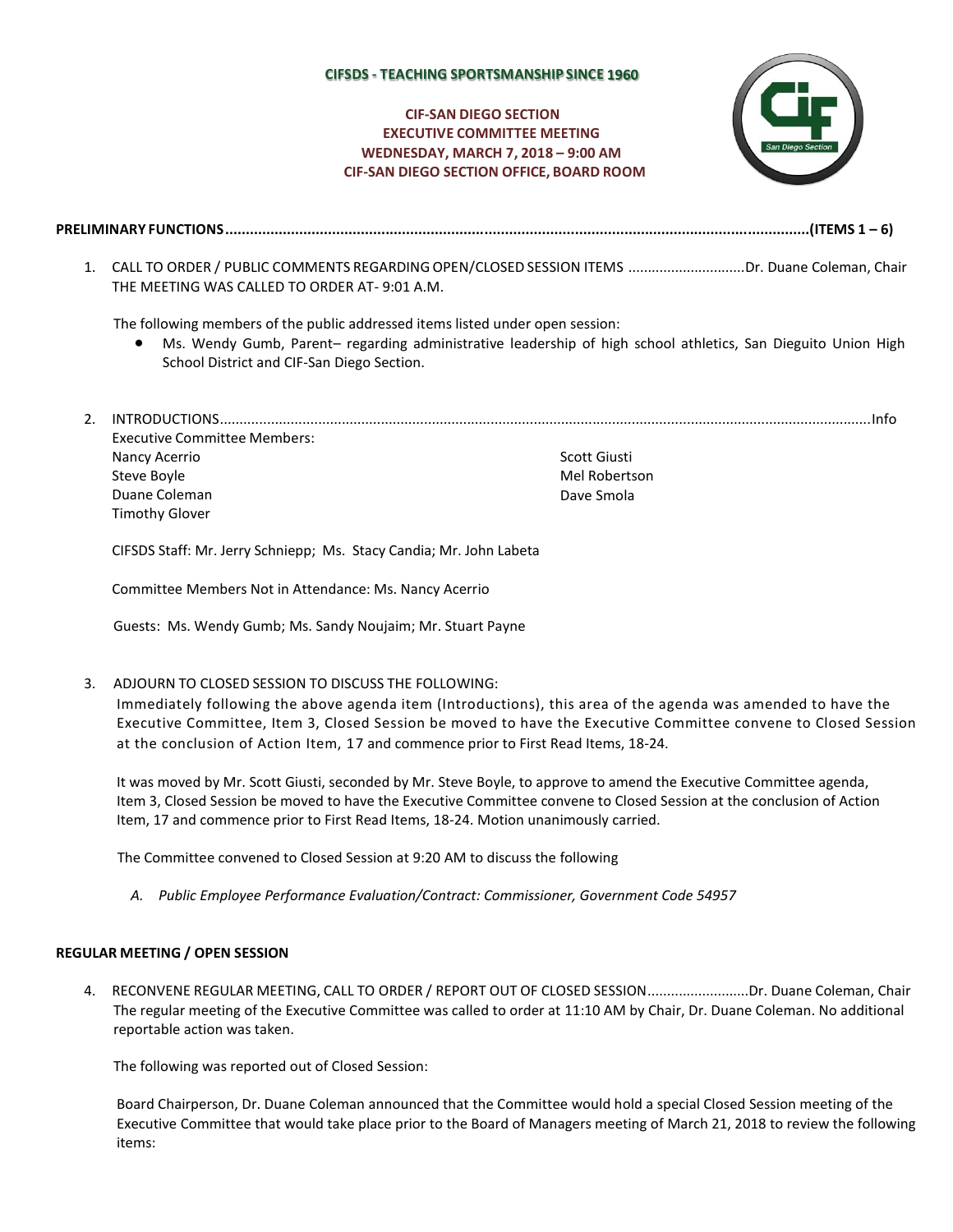- *A. Public Employee Performance Evaluation/Contract: Commissioner, Government Code 54957*
- *B. Public Employee Performance Evaluation/Contract: Assistant Commissioner, Government Code 54957*
- *C. Review of Public Employee Performance Evaluation, CIF Staff, Government Code 54957*
- *D. Review of Public Employee Evaluation/Reclassification, CIF Staff, Government Code 54957*
- 5. APPROVAL OF EXECUTIVE COMMITTEE AGENDA AND MINUTES .............................................................Dr. Duane Coleman, Chair It was moved by Mr. Steve Boyle, seconded by Dr. Mel Robertson, to adopt the Executive Committee Agenda of March 7, 2018 and Minutes of January 3, 2018 as presented. Motion unanimously carried.
- 6. APPROVAL OF BOARD OF MANAGERS MEETING AGENDA ........................................................................Dr. Duane Coleman, Chair It was moved by Mr. Scott Giusti, seconded by Dr. Mel Roberston to adopt the Board of Managers agenda. Motion unanimously carried.

- 7. CORRESPONDENCE.............................................................................................................................Jerry Schniepp, Commissioner No correspondence was submitted.
- 8. COMMISSIONER'S REPORT.................................................................................................................Jerry Schniepp, Commissioner
	- Mr. Schniepp presented the committee with the information of the CIFSDS expense report.

**ACTION ITEMS ..........................................................................................................................................................................(ITEMS 9-10)**

## 9. **The Revision of the CIFSDS Bylaw 2005, Commissioner, Jerry Schniepp**

The review and approval of the CIFSDS to Revise the language of CIFSDS Bylaw 2005.

It was moved by Mr. Steve Boyle, seconded by Mr. Dave Smola, to approve the language revision of the CIFSDS Bylaw 2005, Multiple Football Game Per Week as presented. Motion unanimously carried.

The voting bodies of the Executive Committee voted on the above item # 9 as follows:

Executive Committee Recommendation: In Favor**\_\_6\_\_\_**Opposed\_\_**0\_\_\_** Absent**\_\_1\_\_\_** Abstain**\_\_0\_\_\_**

CIFSDS Commissioner's: In Favor\_\_ **2**\_\_ Opposed\_\_**0**\_\_\_

## 10. **The Revision of the CIFSDS Bylaws Article XI.R., Scrimmages, Assistant Commissioner, John Labeta**

The review and approval of the CIFSDS to Revise the language of CIFSDS Bylaws Article XI.R.

It was moved by Dr. Tim Glover, seconded by Dr. Mel Roberston, to approve the language revision of the CIFSDS Bylaws Article XI.R., as presented. Motion unanimously carried.

The voting bodies of the Executive Committee voted on the above item # 10 as follows:

Executive Committee Recommendation: In Favor\_\_6\_\_\_\_Opposed\_\_0\_\_\_\_\_Absent\_\_1\_\_\_\_Abstain\_\_0\_\_\_\_\_\_\_\_\_\_\_\_\_\_\_\_\_\_\_\_\_\_

CIFSDS Commissioner's: In Favor\_\_ **2**\_\_ Opposed\_\_**0**\_\_\_

# **EXECUTIVE COMMITTEE FIRST READ/ ACTION ITEM INFORMATION**..........................................................................................**(ITEMS 11-17)**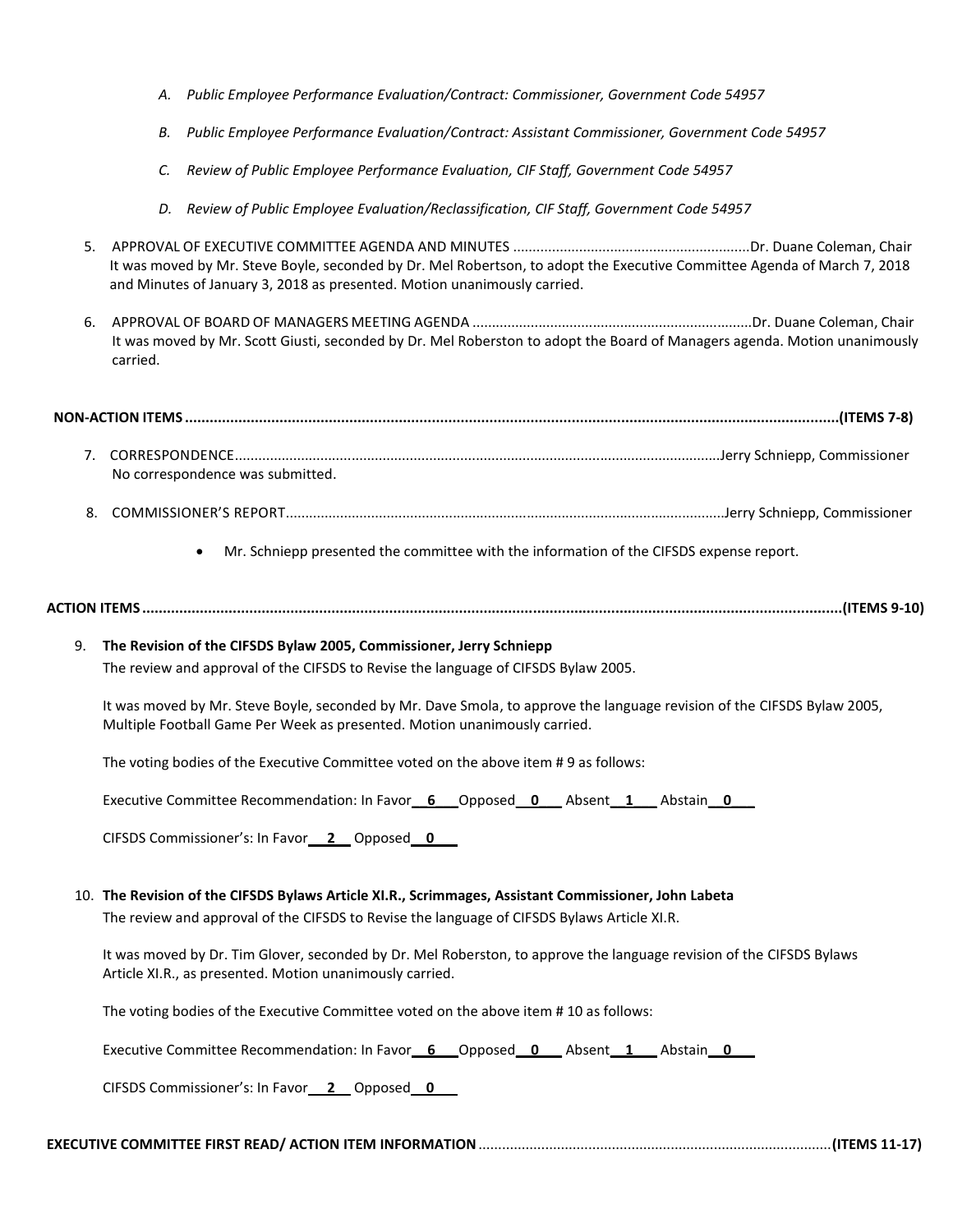### 11. **Pursuant to a Motion to Suspend the Rules to allow item(s) 11-17 be considered for Action prior to a First Reading.**

It was moved by Mr. Dave Smola, seconded by Dr. Mel Roberston, to Suspend the Rules governing the order of business to permit item(s) 11-17 be considered for First Reading and Action at the same meeting. Motion unanimously carried.

12. **The State CIF Revision of Bylaw 208.A.(4) Foreign Exchange Students in Approved Programs-Host, Commissioner, Jerry Schniepp**

The review and approval of the State CIF to Revise the language of Bylaw 208.A.(4) Foreign Exchange Students in Approved Programs-Who May Host.

It was moved by Mr. Scott Giusti, seconded by Mr. Steve Boyle, to approve the language revision of the State CIF Bylaw 208.A.(4) Foreign Exchange Students in Approved Programs-Who May Host as presented. Motion unanimously carried.

The voting bodies of the Executive Committee voted on the above item # 12 as follows:

Executive Committee Recommendation: In Favor**\_\_6\_\_\_**Opposed\_\_**0\_\_\_** Absent**\_\_1\_\_\_** Abstain**\_\_0\_\_\_**

CIFSDS Commissioner's: In Favor\_\_ **2**\_\_ Opposed\_\_**0**\_\_\_

This item is being presented for first read and action and will be submitted for Board of Managers action on March 21, 2018.

### 13. **The State CIF Revision of Proposed Bylaw 504.M, Day of Respite, Commissioner, Jerry Schniepp**

The review and approval of the State CIF to Revise the language of Bylaw 504.M, Day of Respite.

The voting bodies of the Executive Committee voted on the above item # 13 as follows:

Executive Committee Recommendation: In Favor\_\_6\_\_\_\_Opposed\_\_0\_\_\_\_\_Absent\_\_1\_\_\_\_Abstain\_\_0\_\_\_\_\_

CIFSDS Commissioner's: In Favor\_\_ **2**\_\_ Opposed\_\_**0**\_\_\_

It was moved by Mr. Steve Boyle, seconded by Dr. Mel Robertson, to approve the language revision of the State CIF Bylaw 504.M, Day of Respite as presented. Motion unanimously carried.

This item is being presented for first read and action and will be submitted for Board of Managers action on March 21, 2018.

14. **The State CIF Revision of Proposed Bylaw 502 Competition vs. Non-CIF Member Schools, Asst. Commissioner, John Labeta** The review and approval of the State CIF to Revise the language of Bylaw 502 Competition vs. Non-CIF Member Schools.

It was moved by Dr. Tim Glover, seconded by Mr. Steve Boyle, to approve the language revision of the State CIF Bylaw 502 Competition vs. Non-CIF Member Schools as presented. Motion unanimously carried.

The voting bodies of the Executive Committee voted on the above item # 14 as follows:

Executive Committee Recommendation: In Favor**\_\_6\_\_\_**Opposed\_\_**0\_\_\_** Absent**\_\_1\_\_\_** Abstain**\_\_0\_\_\_**

CIFSDS Commissioner's: In Favor\_\_ **2**\_\_ Opposed\_\_**0**\_\_\_

This item is being presented for first read and action and will be submitted for Board of Managers action on March 21, 2018.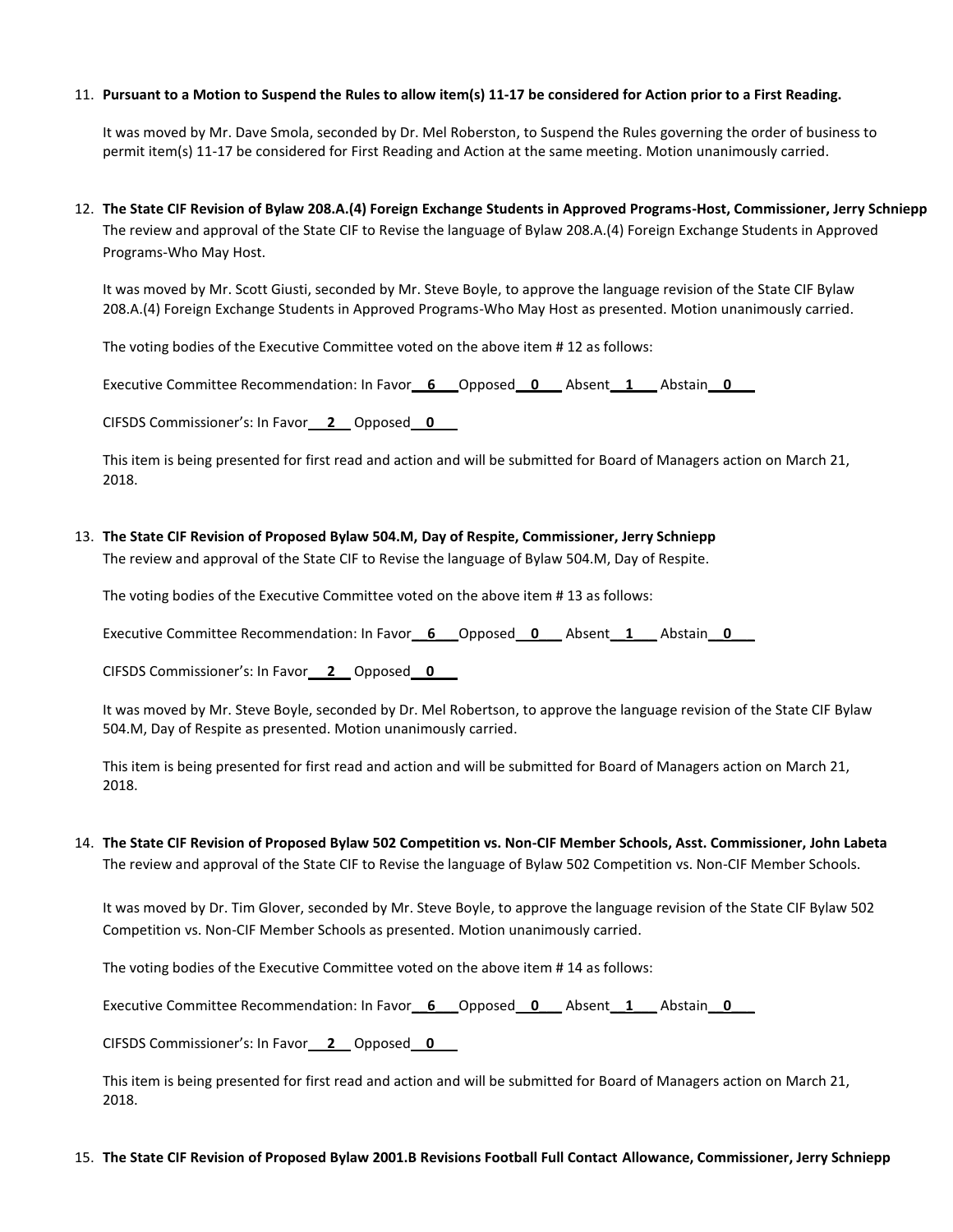The review and approval of the State CIF to Revise the language of Bylaw 2001.B Revisions Football Full Contact Allowance.

It was moved by Mr. Steve Boyle, seconded by Dr. Mel Roberston, to approve the language revision of the State CIF Bylaw 2001.B Revisions Football Full Contact Allowance as presented. Motion unanimously carried.

The voting bodies of the Executive Committee voted on the above item # 15 as follows:

Executive Committee Recommendation: In Favor**\_\_6\_\_\_**Opposed\_\_**0\_\_\_** Absent**\_\_1\_\_\_** Abstain**\_\_0\_\_\_**

CIFSDS Commissioner's: In Favor\_\_ **2**\_\_ Opposed\_\_**0**\_\_\_

This item is being presented for first read and action and will be submitted for Board of Managers action on March 21, 2018.

#### 16. **The State CIF Revision of Proposed Bylaw 201.A.4, Assistant Commissioner, John Labeta**

The review and approval of the State CIF to Revise the language of Bylaw 201.A.4.

It was moved by Dr. Tim Glover, seconded by Mr. Scott Giusti, to approve the language revision of the State CIF Bylaw 201.A.4, the allowance for Schools to conduct athletic meetings with incoming  $8<sup>th</sup>$  grade students/parents who have registered for classes at a CIF Member school beginning on May 1<sup>st</sup> as presented. Motion unanimously carried.

The voting bodies of the Executive Committee voted on the above item # 16 as follows:

Executive Committee Recommendation: In Favor**\_\_6\_\_\_**Opposed\_\_**0\_\_\_** Absent**\_\_1\_\_\_** Abstain**\_\_0\_\_\_**

CIFSDS Commissioner's: In Favor\_\_ **2**\_\_ Opposed\_\_**0**\_\_\_

This item is being presented for first read and action and will be submitted for Board of Managers action on March 21, 2018.

17. **The State CIF Proposed Bylaw 207.B.(5).c. (viii).(e) Move: Return to Previous School, Commissioner, Jerry Schniepp** The review and approval of the State CIF to move the language of Bylaw 207.B.(5).c. (viii).(e) listed under Hardship Waivers to be placed in the language of Bylaw 207 Transfer Eligibility.

It was moved by Mr. Steve Boyle, seconded by Dr. Mel Roberston, to approve to move the language of State CIF Bylaw 207.B.(5).c. (viii).(e) listed under Hardship Waivers to be placed under Bylaw 207 Transfer Eligibility as presented. Motion unanimously carried.

The voting bodies of the Executive Committee voted on the above item # 17 as follows:

Executive Committee Recommendation: In Favor\_\_6\_\_\_\_Opposed\_\_0\_\_\_\_\_ Absent\_\_1\_\_\_\_\_ Abstain\_\_0\_\_\_\_\_\_\_\_

CIFSDS Commissioner's: In Favor\_\_ **2**\_\_ Opposed\_\_**0**\_\_\_

This item is being presented for first read and action and will be submitted for Board of Managers action on March 21, 2018.

**FIRST READINGS ....................................................................................................................................................................(ITEMS 18-24)**

18. **CIFSDS New School Membership Application, The Coastal Academy High School, Assistant Commissioner, John Labeta** The proposal of the new school membership application, The Coastal Academy High School.

This item was presented for first read and will be resubmitted for board action on May 23, 2018.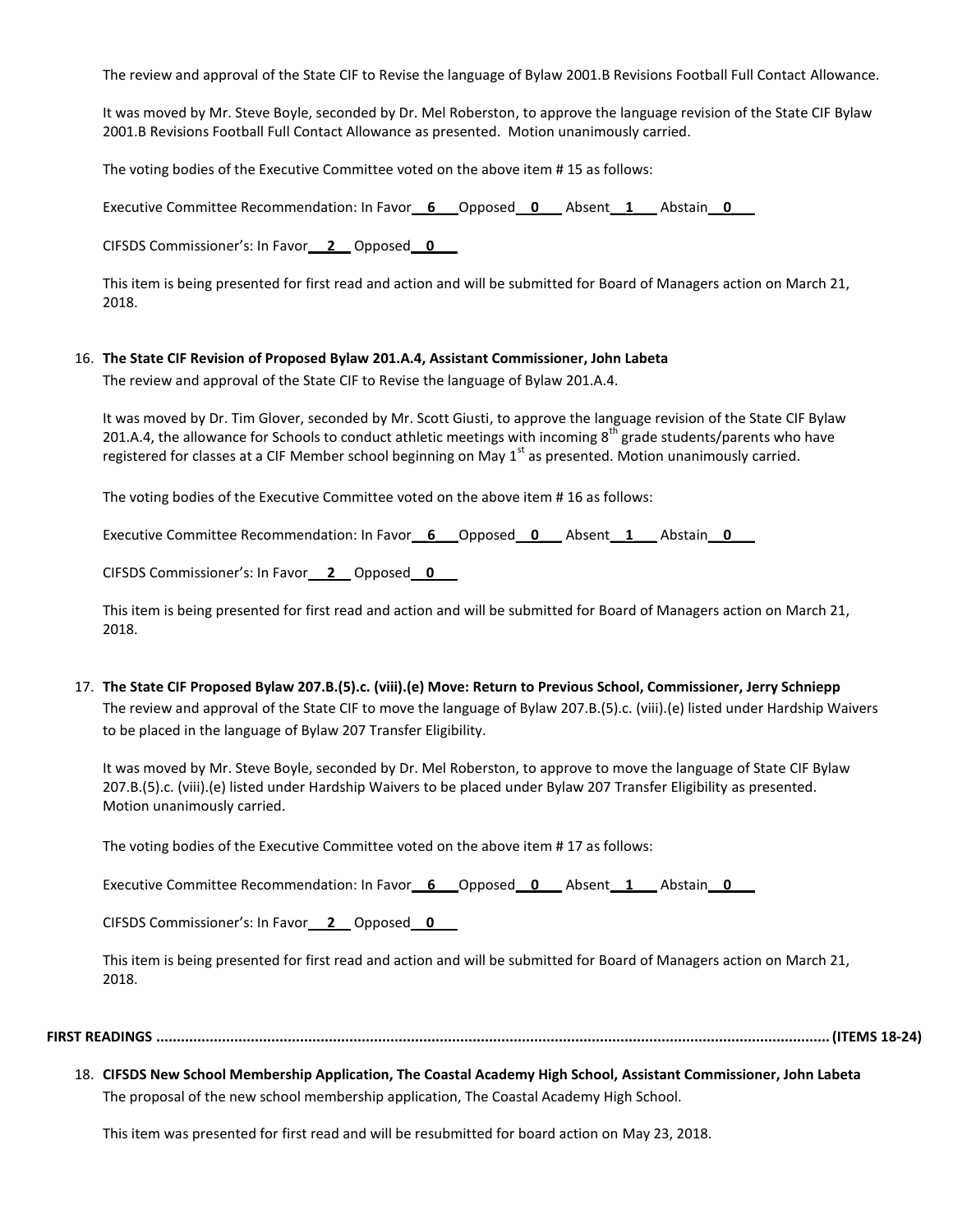19. **The Revision of CIFSDS Article XX.1B1,Prohibition on Camp/Clinic/Tourney/Inv. Participation, Asst. Commissioner, John Labeta** The proposal of the North County Conference to Revise CIFSDS Bylaw Article XX.1B1, Prohibition on Camp/Clinic/Tournament/ Invitational Participation.

This item was presented for first read and will be resubmitted for board action on May 23, 2018.

20. **The Revision of Article XI.X, Removal of Tournament Contest Limitations, Assistant Commissioner, John Labeta** The proposal of the CIFSDS to Revise the language of CIFSDS Bylaws Article XI.X and the removal of Tournament Contest Limitations.

This item was presented for first read and will be resubmitted for board action on May 23, 2018.

21. **The Revision of Bylaw VII.1A7,10, Open Division Football, Commissioner, Jerry Schniepp** The proposal of the CIFSDS to Revise the language of CIFSDS Bylaws Article VII.1A7,10, Open Division Football.

This item was presented for first read and will be resubmitted for board action on May 23, 2018.

22. **The Revision of CIFSDS Bylaw 2000.1(3), Football San Diego Section Sport Regulations, Metro Conference President, Joe Heinz** The proposal of the Metro Conference to Revise CIFSDS Bylaw 2000.1(3), Football San Diego Section Sport Regulations.

This item was presented for first read and will be resubmitted for board action on May 23, 2018.

23. **The CIFSDS Revision of Bylaw VII.1A.10, Division V Football, Commissioner, Jerry Schniepp**

The proposal of the CIFSDS to Revise the language of the CIFSDS Bylaw VII.1A.10, Division V Football.

This item was presented for first read and will be resubmitted for board action on May 23, 2018.

24. **The 2018-2019, CIFSDS Budget Proposal, Commissioner, Jerry Schniepp**

The proposal of the 2018-2019 CIFSDS Budget.

This item was presented for first read and will be resubmitted for board action on May 23, 2018.

**INFORMATION ITEMS ...........................................................................................................................................................(ITEMS 25-30)**

25. Winter CIF Championships, Assistant Commissioner, John Labeta

Mr. Labeta shared with the committee the information of the well-attended CIF Winter Championships of the section. Boys and Girls Basketball was played at three (3) different sites; San Diego State University, Aztec Area; La Costa Canyon High School, and San Marcos High School. Boys and Girls Soccer was played at Mission Bay High School and La Jolla High School. Boys Masters Wrestling took place at Olympian High School; Girls Wrestling at Sweetwater High School and Girls Water Polo took place at La Jolla High School. Mr. Labeta commended the championship tournament directors, the CIFSDS staff, and the event sites for their assistance with the well-run championships of the section.

26. CIFSDS Battle of the Fans, Assistant Commissioner, John Labeta Mr. Labeta informed the committee of this year's Battle of the Fans recipients and winners, Santa Fe Christian (small schools category) and Carlsbad High School (large schools category). Mr. Labeta believes this year's recipients did a fantastic job and were well-deserved. The section had nine (9) high schools that were selected as finalists. The CIF Staff made visits to the school sites that included a meeting with ASB Advisors, Administrators, and student groups. KUSI was a big supporter of the participating schools. A banner was presented to S.F.C. on March 2, and to C.H.S. on March 3, 2018,